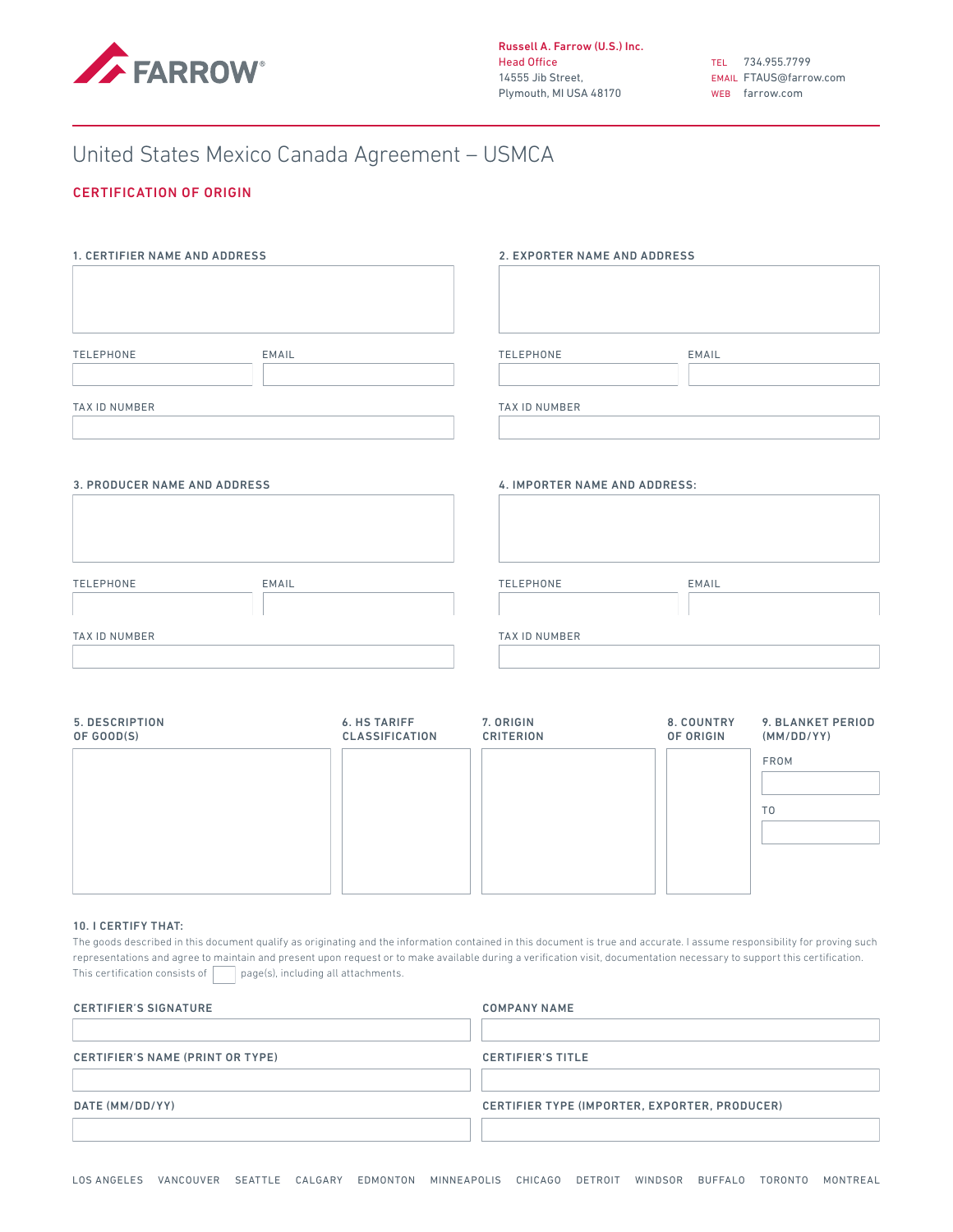

TEL 734.955.7799 EMAIL FTAUS@farrow.com WEB farrow.com

# United States Mexico Canada Agreement – USMCA

## CERTIFICATION OF ORIGIN INSTRUCTIONS

For purposes of obtaining preferential tariff treatment, this document must be completed legibly and in full, and be in the possession of the importer at the time the declaration is made. This document may be completed by the importer, exporter, or producer.

- FIELD 1: Provide the certifier's legal name, address (including country), telephone number, and e-mail address.
- FIELD 2: Provide the exporter's name, address (including country), e-mail address, and telephone number if different from the certifier. This information is not required if the producer is completing the certification of origin and does not know the identity of the exporter. The address of the exporter shall be the place of export of the good in a Party's territory.
- FIELD 3: Provide the producer's name, address (including country), e-mail address, and telephone number, if different from the certifier or exporter or, if there are multiple producers, state "Various" or provide a list of producers. A person that wishes for this information to remain confidential may state "Available upon request by the importing authorities". The address of a producer shall be the place of production of the good in a Party's territory.
- FIELD 4: Provide, if known, the importer's name, address, e-mail address, and telephone number. The address of the importer shall be in a Party's territory.
- FIELD 5: Provide a full description of each good. The description should be sufficient to relate it to the invoice description and to the Harmonized System (HS) description of the good. If the Certificate covers a single shipment of a good, include the invoice number as shown on the commercial invoice. If not known, indicate another unique reference number, such as the shipping order number.
- FIELD 6: For each good described in Field 5, identify the HS tariff classification to the 6-digit level.
- FIELD 7: For each good described in Field 5, state which Origin Criteria (A through D) is applicable. The rules of origin are contained in Article 4.2. Note: In order to be entitled to preferential tariff treatment, each good must meet at least one of the criteria below.

### ORIGIN CRITERIA

- A Wholly obtained or produced entirely in the territory of one or more of the Parties, as defined in Article 4.3 (Wholly Obtained or Produced Goods)
- B Produced entirely in the territory of one or more of the Parties using non-originating materials provided the good satisfies all applicable requirements of Annex 4-B (Product-Specific Rules of Origin)
- C Produced entirely in the territory of one or more of the Parties exclusively from originating materials
- D "Except for a good provided for in Chapter 61 to 63 of the Harmonized System:
- (i) produced entirely in the territory of one or more of the Parties;

(ii) one or more of the non-originating materials provided for as parts under the Harmonized System used in the production of the good cannot satisfy the requirements set out in Annex 4-B (Product-Specific Rules of Origin) because both the good and its materials are classified in the same subheading or same heading that is not further subdivided into subheadings or, the good was imported into the territory of a Party in an unassembled or a disassembled form but was classified as an assembled good pursuant to rule 2(a) of the General Rules of Interpretation of the Harmonized System; and

(iii) the regional value content of the good, determined in accordance with Article 4.5 (Regional Value Content), is not less than 60 percent if the transaction value method is used, or not less than 50 percent if the net cost method is used"

- FIELD 8: Identify the country of origin of the good (CA, US, or MX)
- FIELD 9: Include the blanket period, if the certification covers multiple shipments of identical goods for a specified period of up to 12 months as set out in Article 5.2 (Claims for Preferential Treatment).
- FIELD 10: Indicate whether the certifier is the exporter, producer, or importer in accordance with Article 5.2 (Claims for Preferential Treatment).

The certification must be signed and dated by the certifier and accompanied by the following statement:

*I certify that the goods described in this document qualify as originating and the information contained in this document is true and accurate. I* assume responsibility for proving such representations and agree to maintain and present upon request or to make available during a verification *visit, documentation necessary to support this certification.*